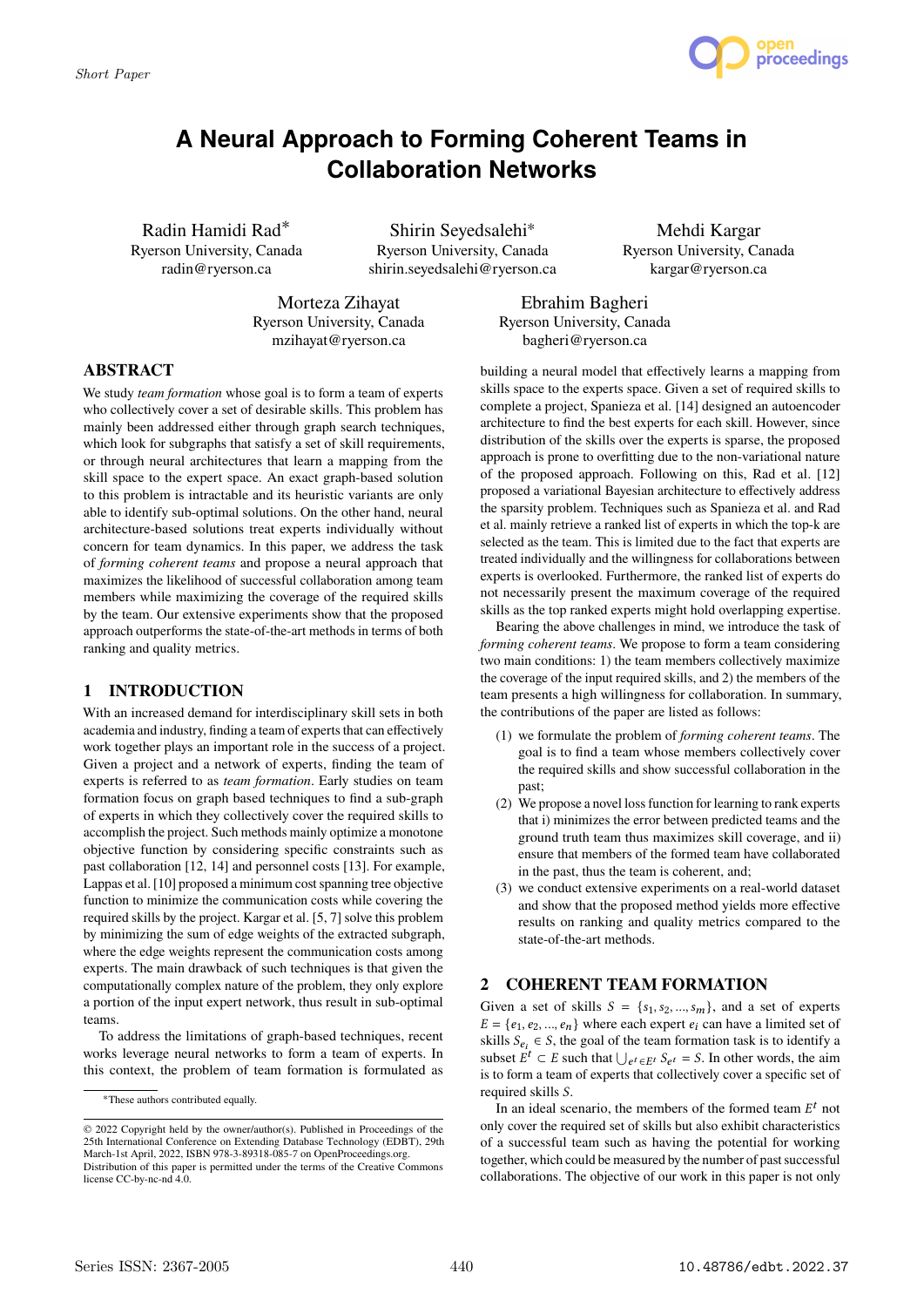to form a team that maximally covers a set of required skills, but also to form the team in such a way that the team members have the likelihood of effectively working with each other. We define a *coherent team* as one where the team members are likely to work well together.

This leads us to defining the task of *coherent team formation* whose objective is to retrieve a set of experts such that (1) the experts collectively cover a set of required skills and (2) the team members have successful collaboration history in the past. Let us define a Collaboration Matrix C, which is a symmetric  $n \times n$ matrix, where  $n$  is the total number of experts in  $E$ . Each element  $c_{ij}$  in the matrix is set to 1 if  $e_i, e_j \in E$  have previously collaborated with each other, and 0 otherwise. On the basis of the Collaboration matrix, the coherent team formation task is formally defined as identifying a set of experts  $E^C = \{e_1^c\}$  $\{e^c_1, e^c_2, ..., e^c_k\}$  to cover a set of skills  $S$  such that (1) the team maximally covers all the skills in  $S$ defined as:  $\bigcup_{e^c \in E^C} S_{e^c} = S$ ; and, (2) each pair of team members in  $E^C$  have collaborated with each other in the past as follows:  $\forall e_i^c, e_j^c \in E^C, C_{e_i^c, e_j^c} = 1.$ 

# **3 PROPOSED APPROACH**

We define the optimization problem for coherent team formation through an objective function, which optimizes two components: (1) the first component, which we refer to as *team membership component*, ensures that the retrieved set of experts have maximal overlap with the expected set of experts, and (2) the second component, referred to as *team structure component*, enforces that the retrieved set of experts have effective past collaboration with each other. As such, in our work, a coherent team is one that maximizes *team membership* for those individual experts that have the highest likelihood of possessing skills that are required within the team, and at the same time, ensures unified *team structure* by including those experts that have the highest potential to effectively work together as a part of a team. The following outlines the details of these two components .

#### **3.1 Team Membership Component**

In the Team Membership Component, the objective is to minimize the prediction error between the top-*k* predicted experts and the ground truth experts  $E^g$ . For every expert  $e_i^c$  in  $E^c$ , the vector is converted to a one-hot encoding representation  $\hat{E} = \mathcal{G}(E^c, k)$ through a function  $G$  which assigns 1 for the top-k experts having the highest probabilities in  $E^c$ , and 0 otherwise. Given skill set S and the top-k predicted experts  $\hat{E} = G(E^c, k)$ ,  $L_{Membership}$  is defined as the distance between  $\hat{E}$  and  $E^g$ :

$$
L_{Membership} = \frac{1}{T} \sum_{i=1}^{T} L(\mathcal{G}(E^c, k)), E_i^g)
$$
 (1)

where  $T$  is the total number of teams observable in the training process. In the context of Equation 1, both the skill and expert sets are to be transformed to vector representations, and a neural network  $\Phi : S \to E$  parametrized by  $\Theta$  would serve as the mapping function from the skill space to the expert space such that  $E^{c} = \Phi(S; \Theta)$ . Therefore, Equation 1 can be rewritten as follows:

$$
L_{Membership} = \frac{1}{T} \sum_{i=1}^{T} L(\mathcal{G}(\Phi(S_i; \Theta), k), E_i^g)
$$
 (2)

#### **3.2 Team Structure Component**

The Team Structure Component is responsible for making sure that the members of the team have collaborated with each other in



**Figure 1: Distribution of articles over the skills and experts.**

the past. Given expert  $\hat{e}_i \in \hat{E}$ , we define a past collaboration score as the dot product of  $\hat{E}$  to the row  $C_i$  of the Collaboration matrix which corresponds to expert  $i$ . The total past collaboration score of the retrieved set  $\hat{E}$  is calculated as the normalized summation of the past collaboration scores for each expert.  $L_{Structure}$  is then defined as:

$$
L_{Structure} = \frac{1}{T} \sum_{i=1}^{T} \left[ \frac{1}{K^2} \sum_{t, E[t] \neq 0} C_t \cdot \mathcal{G}(\Phi(S_i; \Theta), k) \right]
$$
(3)

where  $K$  is the number of retrieved experts in the team,  $C_i$  is the  $i<sup>th</sup>$  row of the Collaboration matrix corresponding to expert *i*, and  $T$  is the total number of teams observable during training.

The above two components of our objective function allow us to ensure that we retrieve experts that (1) have similar representations to the experts of interest and hence have a higher likelihood of covering the desirable set of input skills  $(L_{Membership})$  and (2) have successfully collaborated with each other in the past and hence form a coherent team  $(L_{Structure})$ . We linearly interpolate the two optimization components such that  $L_{Membership}$  is minimized and  $L_{Structure}$  is maximized during the optimization:

$$
L_{Coherency} = L_{Membership} - L_{Structure}
$$
  
= 
$$
\frac{1}{T} \left( \sum_{i=1}^{T} L(\mathcal{G}(\Phi(S_i; \Theta), k), E_i^g) - \sum_{i=1}^{N} \left[ \frac{1}{K^2} \sum_{t, E[t] \neq 0} C_t \cdot \mathcal{G}(\Phi(S_i; \Theta), k) \right] \right)
$$
(4)

# **4 EXPERIMENTS**

#### **4.1 Neural Architecture**

We employ a Variational Bayesian Neural Network [2, 4] as the architecture of the neural network Φ. The intuition behind this choice is that the distribution of the skills  $S$  over the experts  $E$ is sparse and VBNN have been shown to be able to effectively deal with sparsity [2]. Based on this architecture, we define the first component of our proposed loss function  $(L_{Membership})$  as a linear interpolation of (1) the Kullback-Leiber divergence [4] between the network prediction  $\hat{E}$  and the ground truth  $E^g$  as the reconstruction loss of the VBNN, and (2) the Mean Squared Error loss between the predicted experts and the ground truth  $E^g$ .

## **4.2 Gold Standard Dataset**

Existing work on the team formation task [7, 10] have suggested that datasets such as DBLP, which consist of bibliographic information within the field of Computer Science may be a suitable gold standard dataset for team formation. These works argue that the set of authors on each paper can be seen as a team of experts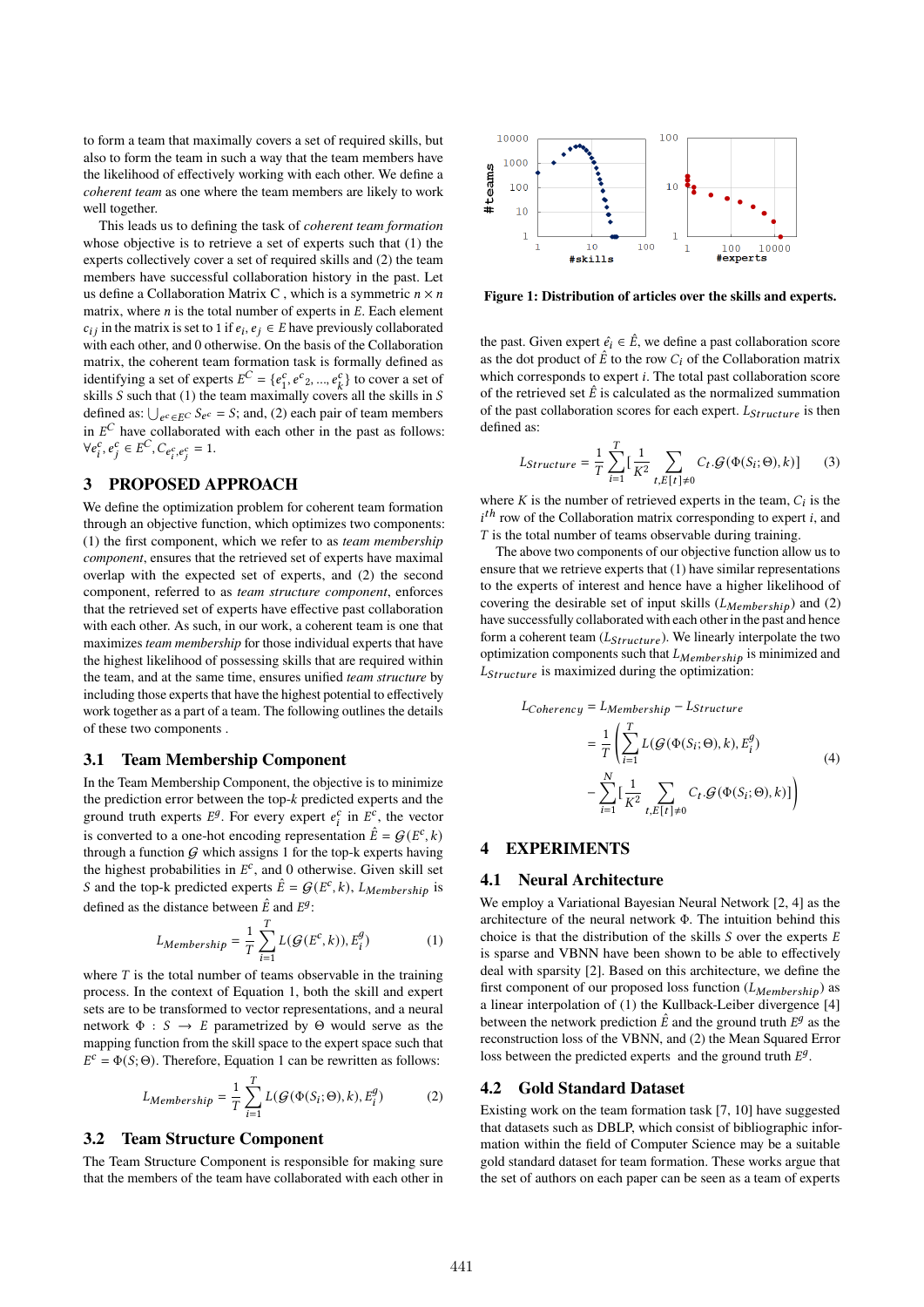

**Figure 2: Comparison with baselines using ranking metrics.**

who have successfully collaborated with each other to write a peer-reviewed manuscript and who collectively possessed the right set of skills to execute the research work and write the paper. We adopt the same dataset where the set of authors on each paper form a team. As suggested, we extracted the top-2000 unigrams, bigrams and trigrams with the highest tf-idf value to serve as the set of skills in our dataset, as such, each paper is also associated with a set of skills. The skill set for each author is the set of skills associated with the papers that the author has written in the past. This dataset consists of 33, 002 teams (papers) that have at least 2 authors, 1, 878 experts and 2, 000 skills. The distribution of skills over the team sizes is shown in Figure 1.

In our experiments, we adopted a 10-fold cross validation strategy. For the sake of testing, the set of skills of each paper were given as input, and a ranked list of authors of the paper were the generated as output. We note that all of our code, models, and results are publicly available online on Github website<sup>1</sup>. The quality of the ranked list of authors were evaluated using the following metrics.

## **4.3 Metrics**

In order to evaluate the quality of the suggested teams by our method as well as the baselines, we adopt two sets of metrics as suggested in [6, 12]. These metrics evaluate team quality from two complimentary perspectives, namely *ranking* and *quality* metrics.

Ranking metrics are the standard metrics that evaluate the quality of a ranked list of items. In the context of team formation, earlier authors [1] have used ranking metrics to evaluate the performance of team formation where the top-k members of the ordered list of experts at a certain cut off retrieved by each method is viewed as the team. We report four ranking metrics, namely MAP, NDCG, Recall and MRR.

From the quality perspective, we measure two metrics as suggested by [15, 17], namely *team formation success* and *communication cost*. The team formation success metric measures the percentage of the desired skills that have been covered by the proposed team. In other words, team formation success shows the extent to which the formed teams were able to cover the required

set of skills. Furthermore, communication cost computes the shortest path distance between pairs of experts in each formed team. An ideal team is one where all authors have already collaborated with each other and therefore, the author nodes are neighbors and hence pairwise distance between neighbors is zero. A lower communication cost is desirable that would show the members of the team had closer working relationship with each other in the past. Higher metric values for ranking and team formation success metrics and lower communication costs are desirable.

## **4.4 Baselines**

We adopt three classes of baseline methods for team formation, namely *graph-based*, *neural-based*, and *collaborative filteringbased* methods. In the class of *graph-based* techniques, we consider the work by Kargar et al. [6] and Lappas et al. [10], which propose heuristics to traverse the expert collaboration graph in order to identify relevant subgraphs and sub-tress within the graph, respectively. Within the context of *neural-based* methods, we include the work by Rad et al. [12], which trains a variational Bayesian neural architecture to map skill and expert spaces for team formation, the method by Sapienza et al. [14] that uses an autoencoder architecture to learn associations between experts within a collaboration network, and the work by Nikzad-Khasmakhi et al. [11] that learns neural expert representations that allow for computing similarities between experts in order to form teams. Finally, we formulate the problem of team formation as one of a recommendation problem and adopt three strong recommendation methods, namely the work by Wu et al. [16] that offers a recurrent neural recommender model based on an LSTM autoregressive method, the method by Du et al. [3] that offers a Bayesian group ranking model, and the widely known svd++ method by Koren [9].

## **4.5 Findings**

We report our findings based on the two classes of evaluation metrics, namely *ranking* and *quality* metrics.

*4.5.1 Ranking Metrics.* In the context of the ranking metrics, we make several observations based on the results in Figure 2:

<sup>1</sup>https://github.com/radinhamidi/Forming-Coherent-Teams-in-Collaboration-Networks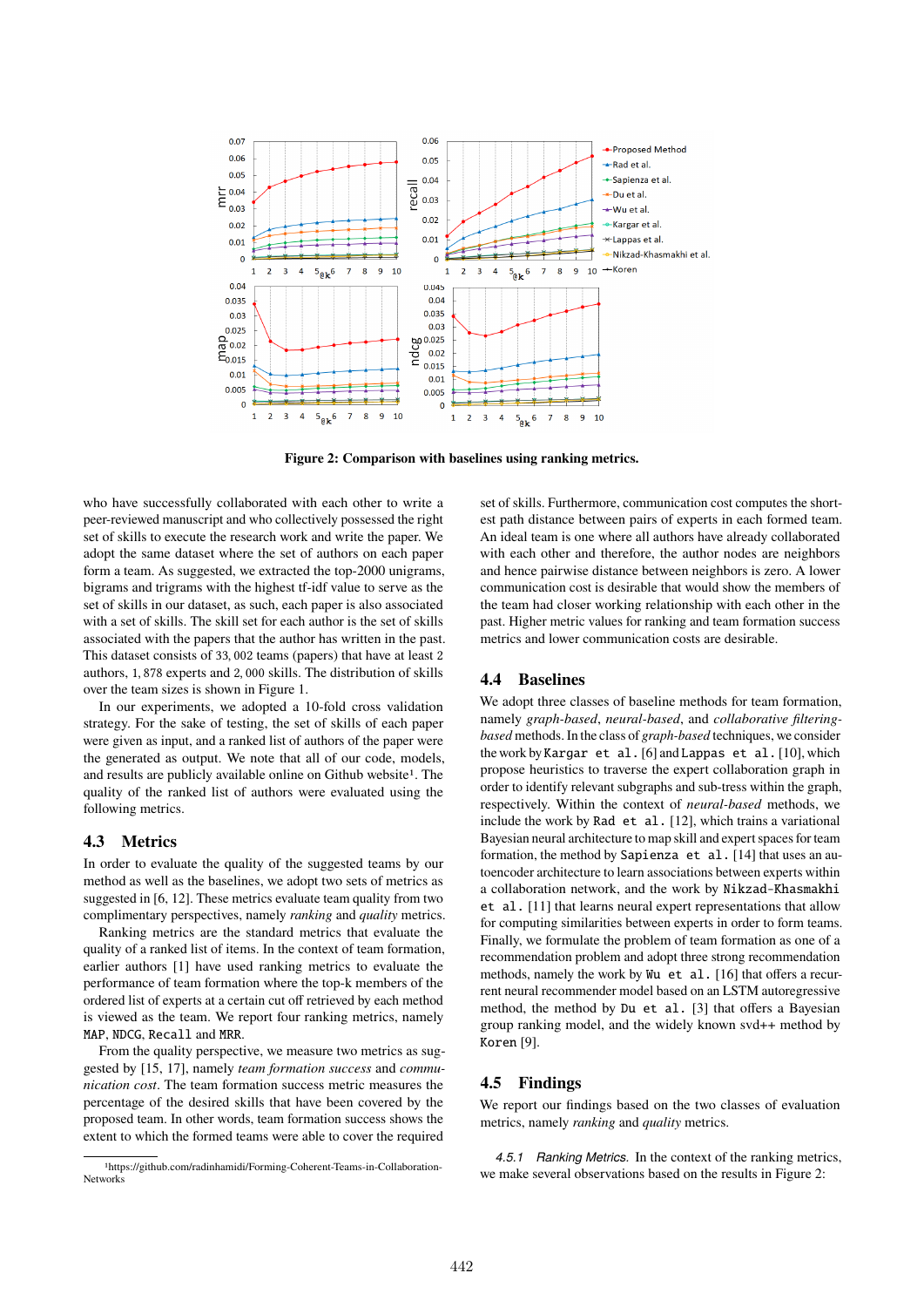

**Figure 3: Comparison with strong baselines using quality metrics.**

**(1)** within the baselines, we find that the two strongest baselines are the work by Rad et al. [12] and Sapienza et al., which are both based on neural architectures. The additional strong baseline is the work by Du et al., which considers a Bayesian group recommendation model, which considers group dynamics when forming teams. Based on this observation, it seems that team formation models that adopt a neural architecture are more effective, which could be due to their ability to effectively work with sparse network structures such as that of a collaboration network [12].

**(2)** In contrast, graph-based methods, such as the state of the art work by Kargar et al., are not able to show competitive performance compared to neural method primarily since they operate based on local heuristics that explore graph subsets that may not lead to global optimal teams. These methods are designed in such a way since graph traversal is expensive and identifying specific subgraphs has shown to be an NP-hard problem [8].

**(3)** We also find that our proposed approach shows a substantially higher performance compared to all other baselines on the ranking metrics. The main distinguishing aspect of our work is its focus on ensuring that experts within the same team have had past collaboration history. This not only will make sure that the experts in one team are more coherent and have a higher likelihood of forming a successful team, but it will also increase the probability of the retrieved experts being relevant for the given input skill sets. This is because experts who collaborated with each other in the past are likely to focus on synergistic topical areas, thus maximizing expert past collaboration history within each team can indirectly also ensure higher relevance of the experts for the input skills.

*4.5.2 Qualitative Metrics.* Now in order to report the qualitative metrics and to ensure the results are observable clearly in the figure, we select the top-3 best performing baselines based on the ranking metrics and compare them with our proposed approach in Figure 3. We interpret the findings of the quality metrics by analyzing the behavior of the models from the perspectives of team formation success and communication cost in tandem. Ideally, when the expected team is formed, team formation success is maximized and communication cost is minimized. Figure 3 shows that our proposed approach is increasing team formation success but at the same time reducing communication cost. This means that even in cases when our proposed approach is not able to identify the expected team, it is not selecting experts who would only cover the expected skills, but rather it retrieves experts with relevant expertise and with past effective collaboration history. The results show that our proposed approach is able to outperform the other strong baselines on both team formation success and communication cost metrics.



**Figure 4: Help-Hurt diagram comparing proposed method versus top-three competitors.**

*4.5.3 Finer-grained Analysis.* We present a more in-depth analysis of the model performance using help-hurt diagrams in Figure 4 based on MAP and NDCG metrics (the other two metrics are comparable and omitted due to space limitation). In this figure, each point on the x-axis represents an instance of a team and the y-axis shows the percentage of the difference between the MAP or NDCG of our proposed approach compared that of a baseline. A larger area under the curve on the top-left side of each diagram compared to the area under the curve on the bottom-right shows that our approach has been able to improve (1) a larger number of teams, and (2) to a greater extent compared to the baseline methods. The figure shows that the improvements reported for our method are observable consistently on a large number of teams and over the strongest baselines.

## **5 CONCLUDING REMARKS**

This paper offers a novel neural approach that maximizes the likelihood of successful collaboration between team members as well as the coverage of required skills by them. The proposed approach addresses the optimization problem with two components: 1) minimizing the prediction error between the top-k predicted experts and the ground truth experts in order to maximize skill coverage, and 2) taking past collaborations between team members into account so to maximize team coherency. Through a range of experiments, we show that our model achieves superior results in terms of both ranking and quality metrics. The improvements are as high as 3 folds in terms of MRR and 2 folds based on NDCG compared to our best team formation baseline at a team size of 10. The results also indicate that the teams formed by our method are more collaborative and have higher skill coverage.